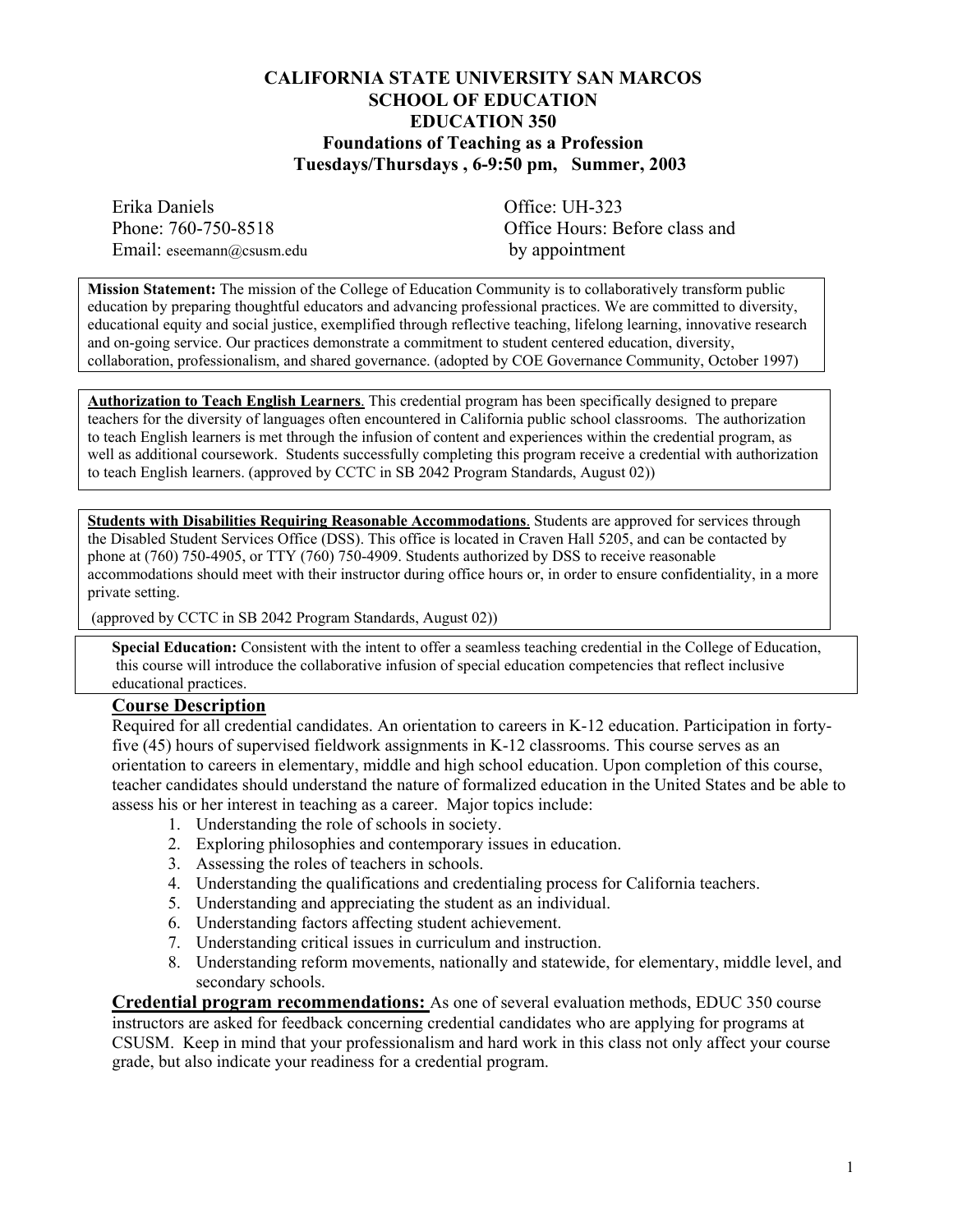## **COURSE REQUIREMENTS**

It is expected that students will come to class prepared to discuss the readings, submit required assignments on time, and participate in class activities. Teacher education is a professional preparation program. Students are expected to adhere to standards of dependability, confidentiality, academic honesty, and writing achievement. **Because it is important for teachers to be able to effectively communicate their ideas to students, parents, colleagues, and administrators, writing that is original, clear and errorfree is a priority of the College of Education.** It is expected that work will be turned in on time. Late work will affect the student's grade in the course and will not be accepted after a week. Please discuss individual issues with the instructor.

**COE Attendance Policy:** Due to the dynamic and interactive nature of courses in the College of Education, all students are expected to attend all classes and participate actively. At a minimum, students must attend more than 80% of class time, or s/he may not receive a passing grade for the course at the discretion of the instructor. Individual instructors may adopt more stringent attendance requirements. Should the student have extenuating circumstances, s/he should contact the instructor as soon as possible. **For this section of EDUC 350: If you miss three class sessions, you cannot receive a grade of A or A-; if you miss four class sessions, your highest possible grade is a C+. More than 15 minutes tardy or leaving early counts as one half absence.** A minimum grade of C+ is required in EDUC 350 to qualify as a prerequisite for admission to the CSUSM teacher credential programs.

## **Field Work**

In addition to in-class work, assigned readings and projects, students will participate in forty-five (45) hours of supervised fieldwork assignments in a variety of public school settings. Approximately half of your time should be spent in one teacher's classroom, and the remainder of the time should be distributed among other classrooms. A recommendation (usually from the classroom teacher where most of the fieldwork is done), as well as a Field Experience Form with documented hours and teacher verification, are requirements for admission to the CSUSM Teacher Credentialing programs.

## **Use of Technology**

Students are expected to demonstrate competency in the use of various forms of technology (i.e. word processing, electronic mail, use of the Internet, and/or multimedia presentations). Specific requirements for course assignments with regard to technology are at the discretion of the instructor.

## **Teaching Performance Expectation (TPE) for EDUC 350**

A primary goal of EDUC 350 is to begin the process of developing teacher candidates to become professional educators. The following TPE (Teacher Performance Expectation) is expected to be met during this course:

## *TPE 12: PROFESSIONAL, LEGAL, AND ETHICAL OBLIGATIONS*

Candidates are aware of their own personal values and biases and recognize ways in which these values and biases affect the teaching and learning of students. They resist racism and acts of intolerance. Candidates appropriately manage their professional time spent in teaching responsibilities to ensure that academic goals are met.

Candidates for a Teaching Credential understand and honor legal and professional obligations to protect the privacy, health, and safety of students, families, and other school professionals. They are aware of and act in accordance with ethical considerations and they model ethical behaviors for students. Candidates understand and honor all laws relating to professional misconduct and moral fitness.

#### **Teaching Performance Assessment for Developing as a Professional Educator**

The successful completion of the Initial Philosophy of Teaching Statement is a requirement for completion of this course and partially meeting the TPE described above. This statement will be used for assessment both in the course and at completion of the College of Education program. Retain an electronic copy of your statement for your portfolio at the completion of the Teaching Credential program.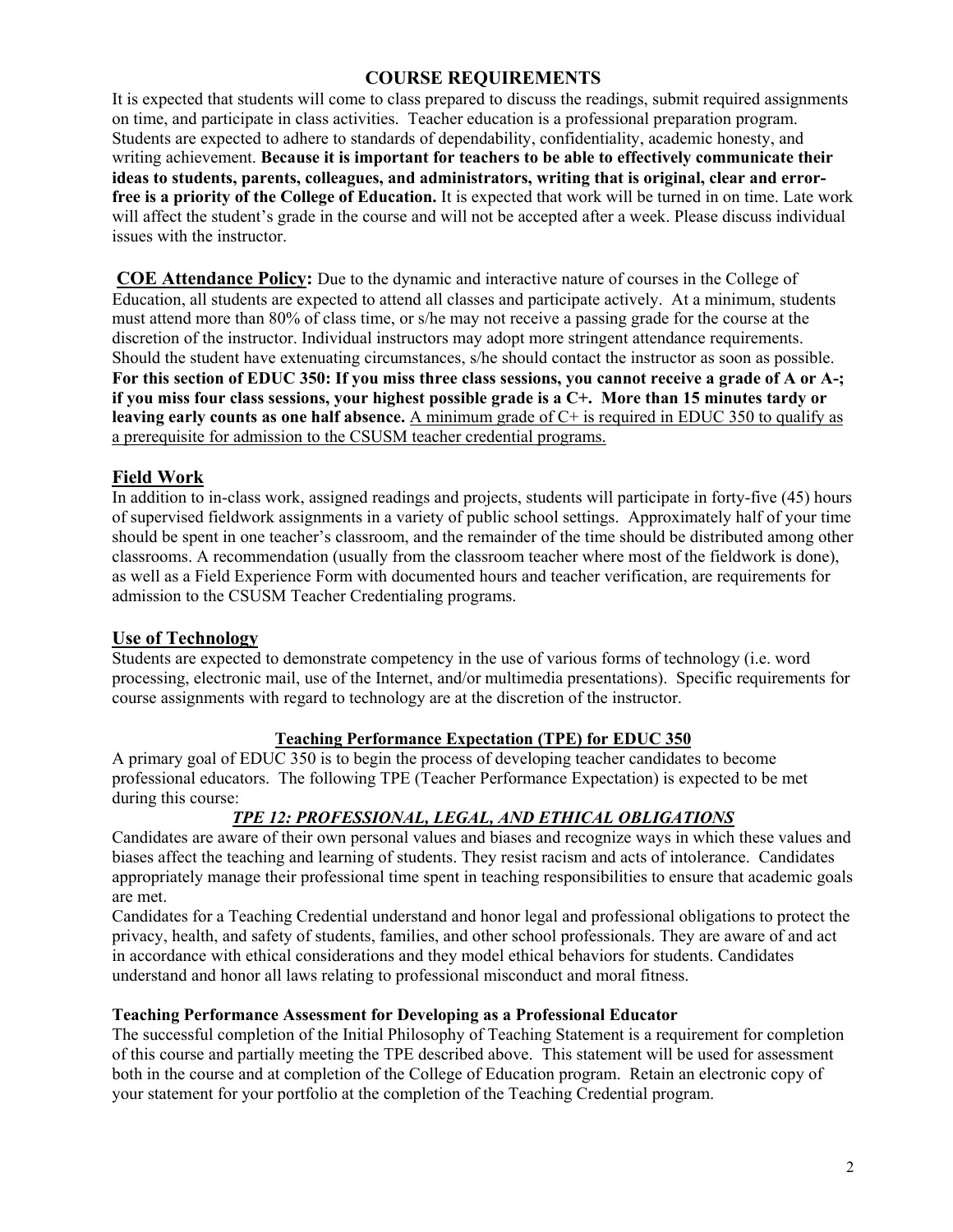Class activities that support the development of your Philosophy include

- Class Discussions **FAT City Activity**
- Inclusive Education Activity Law and Diversity Activity
- 

• Credo for Support Activity

• Readings Field Experiences

## **Class Discussions and Participation**

Students will engage in active learning each class session, and will be expected to actively participate.

- Do you participate in class discussions productively, sharing your knowledge and understandings?
- Do you interact productively with your peers, taking on a variety of roles (leader, follower, etc.)?
- Do you contribute appropriately in group work, doing your "share"?
- Are you able to accept others' opinions?
- Are you supportive of others' ideas?
- Do you support your peers during their presentations?
- Can you monitor and adjust your participation to allow for your ideas as well as others to be heard?

# **Course Assignments**

|       | 1, Contemporary Issue Research and Presentation | 20%    |
|-------|-------------------------------------------------|--------|
|       | 2. Electronic Book Chat                         | $10\%$ |
|       | 3. Field Experience and Journal                 | 30%    |
|       | 4. Teacher Interview                            | 15%    |
|       | 5. Philosophy of Teaching                       | 15%    |
|       | 6. Law and Diversity Assignment                 | 10%    |
| TOTAL |                                                 | 100%   |

Late assignments will be penalized by a 5-point reduction each day they are late. Keep digital copies of all assignments for your Credential Program Electronic Portfolio. **Note: You may not pass this class without completing the 45 hours of Field Experience.**

## **Required Reading**

- 1. Armstrong, David; Henson, Kenneth and Savage, Tom. (2001) *Teaching Today.* Merrill Prentice Hall.
- 2. Villa, Richard A. and Thousand, Jacqueline S. (1995) *Creating an Inclusive School.* Alexandria, VA: Association for Supervision and Curriculum Development.
- 3. Essay Handout: Thousand, J. "Laws Related to Special Education that Affect Teachers"
- 4. Choose ONE of the following books: Codell, E. *Educating Esme*. Chapel Hill: Algonquin Books of Chapel Hill Diver-Stammes, A. (1995). *Lives in the balance.* Albany: SUNY Press. Humphrey, T. (2003). *In the first few years.* Newark, DE: International Reading Association. Kidder, T. (1990). *Among schoolchildren.* HarperCollins Publishing. Miche, G. (1999). *Holler if you hear me.* New York: Teachers' College Press.

## **Course Assignments:**

## **1. Contemporary/Controversial Issue Research/Position Paper**

Choose an issue from the topics provided by the instructor. Research the issue thoroughly and take a position regarding it. Write a persuasive paper that demonstrates your understanding of the issue, provides a clear defense for your position, and also indicates your understanding of the opposing side. Cite a minimum of three (3) references; **you may not cite your text. Only one source may be a web-site. One must be an educational journal.** Use APA,  $5^{th}$  Edition format. When your topic is due, you should be prepared to support/defend either side in a panel discussion. We will discuss this format in class. (Approximately 5 pages)

## **Due Dates: see syllabus**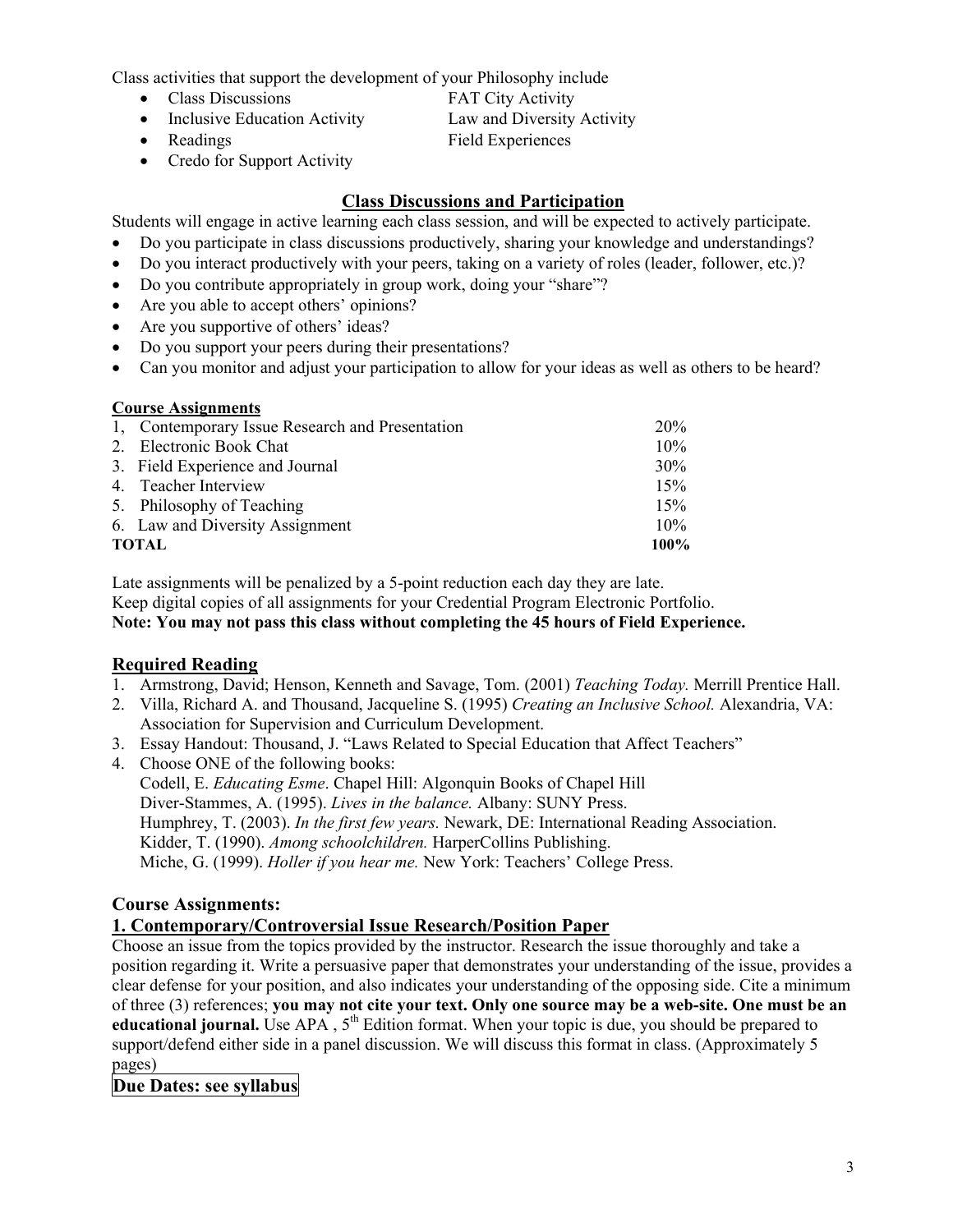## **2. Electronic Book Chat**

Choose the "Choice Book" you wish to read and discuss with other class members. Conduct an electronic book chat via emails in which you contribute a minimum of **three** substantive comments about the book by making connections with your own educational experience, your perceptions of the field, or readings you have done for this course. We will discuss this more specifically in class.

### **Due Date: June 26**

### **3. Field Experience Documentation and Journal Entries**

In addition to in-class work, assigned readings, and projects, you will participate in forty-five (45) hours of supervised fieldwork assignments in a variety of public school classroom settings**. See handout or page 2 of this syllabus for more details** You will maintain a log of hours-spent observing/participating in these classroom settings. This log should reflect a minimum of 45 hours spent in various classrooms at different grade levels and on different sites, with teacher signatures.

*In addition, you will maintain a journal, reflecting on your observations, documenting assumptions/expectations, interesting observations, and connections to concepts studied in EDUC 350, analyses and questions.* Respect the confidentiality of the students and teacher. Use initials or fictitious names. **A minimum of 15 journal entries is required.** The format to be used will be explained in class.

#### **Key Skills/Knowledge I'll be evaluating in your fieldwork log and journal entries:**

- Can you articulate your assumptions/expectations about a given setting and then identify how your observation affects those assumptions/expectations?
- Can you observe pertinent details and see both the "big picture" of the classroom as well as focus n on specific methods, interactions, etc.?
- Can you monitor and take responsibility for your placement to include meeting the requirements of varied settings and minimum hours? (Each observation should be at least 30 minutes long)
- Can you relate your class work and readings to your observations and provide insightful analysis about that relationship?
- Were you able to move from passive observer to participant in your field experience?

#### • **Due dates: See Syllabus**

## **4. Teacher Interview**

You will write a 2-4 page paper based on an extended interview with a public school teacher who has been teaching at least three years. Include both a summary of answers to key questions as well as an analysis of your personal reflections and connections to course concepts.

#### **Key Skills and/Knowledge I'll be evaluating:**

- Has your paper provided a rich description of the teacher you interviewed?
- *Does your paper integrate appropriate class readings and discussions to support your analysis? (i.e. Are several references made to our text, articles, or journal readings?)*
- Have you articulated your ideas fluently and coherently with college level writing style and mechanics?
- **Due date: June17**

#### **5. Personal Philosophy of Teaching, Learning, and Schooling (in place of final exam)**

The successful completion of the Initial Philosophy of Teaching Statement is a requirement for completion of this course and partially meeting the TPE 12: PROFESSIONAL, LEGAL, AND ETHICAL

OBLIGATIONS. This statement will be used for assessment both in the course and at the completion of the College of Education program. Retain an electronic copy of your statement for submission for your portfolio. More information will be given in class.

• **Due date: July 1**